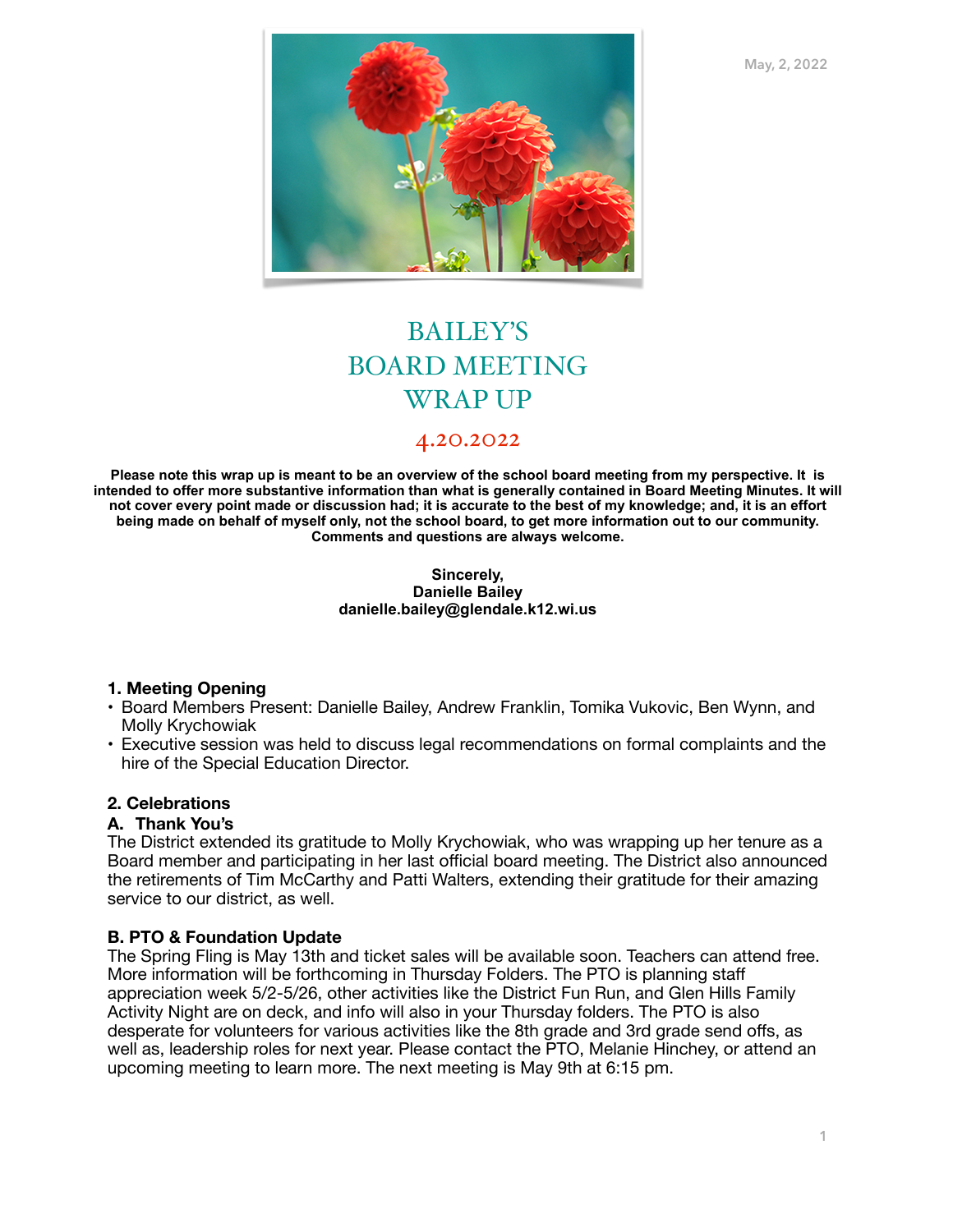**C. School Spotlight-** Future City members presented their winning projects to the school board, the presentation begins at the 10 minutes 55 second mark and ends at 44 minutes 10 seconds. As always, the board was impressed by our students joy, perserverance, and passion for this competition, and so grateful for the handwork of Mrs. Murali, with the support of additional adult mentors:Tony Spolar, Adam Goss, James Neil Couch, Gina Lima, and Alla Franklin. The students shared their appreciation of Mrs. Murali, too, and again all advocated for a return of resource period, as all participants needed to utilize lunch times, weekends, and other free time to compete in Future Cities, without a resource period. Mrs. Murali thanked the district for allowing her creativity and flexibility to do a program like this, and noted that she always feels so proud knowing our students excel at Nicolet, and how good it feels when she scans the Nicolet honors list and recognizes so many of our Glendale River Hills Scholars on that list. The board was grateful to receive this presentation and expressed pride and gratitude for this program at Glen Hills.

# **3. New Business**

### **A. Equity Committee Update (Moved from Discussion item 5A)**

Syncretic Solutions presented their report (which is available on Board Docs) and findings from the Equity Survey and focus groups they conducted. They received 54 responses from Teachers/Staff and 89 responses from Families. The report shows the importance and need for this work to be done in our district at all levels. The key recommendations were:

- **Develop clear and discernible action plans toward operationalizing selfdetermined mission, vision, and goals.**
- **Develop equity-based strategies to address key institutional arenas, including but not limited to: teacher/staff workplace realities, student/teacher interactions, and curricular/classroom strategies.**
- **The district must address climate issues with regard to gender identity and expression.**
- **The district must address a severe and emerging set of challenges with regard to racial/ethnic conflict.**
- **The district must continue to address the academic needs of students on IEPs, particularly across different languages and cultures.**
- **This district must engage students in equity-focused initiatives.**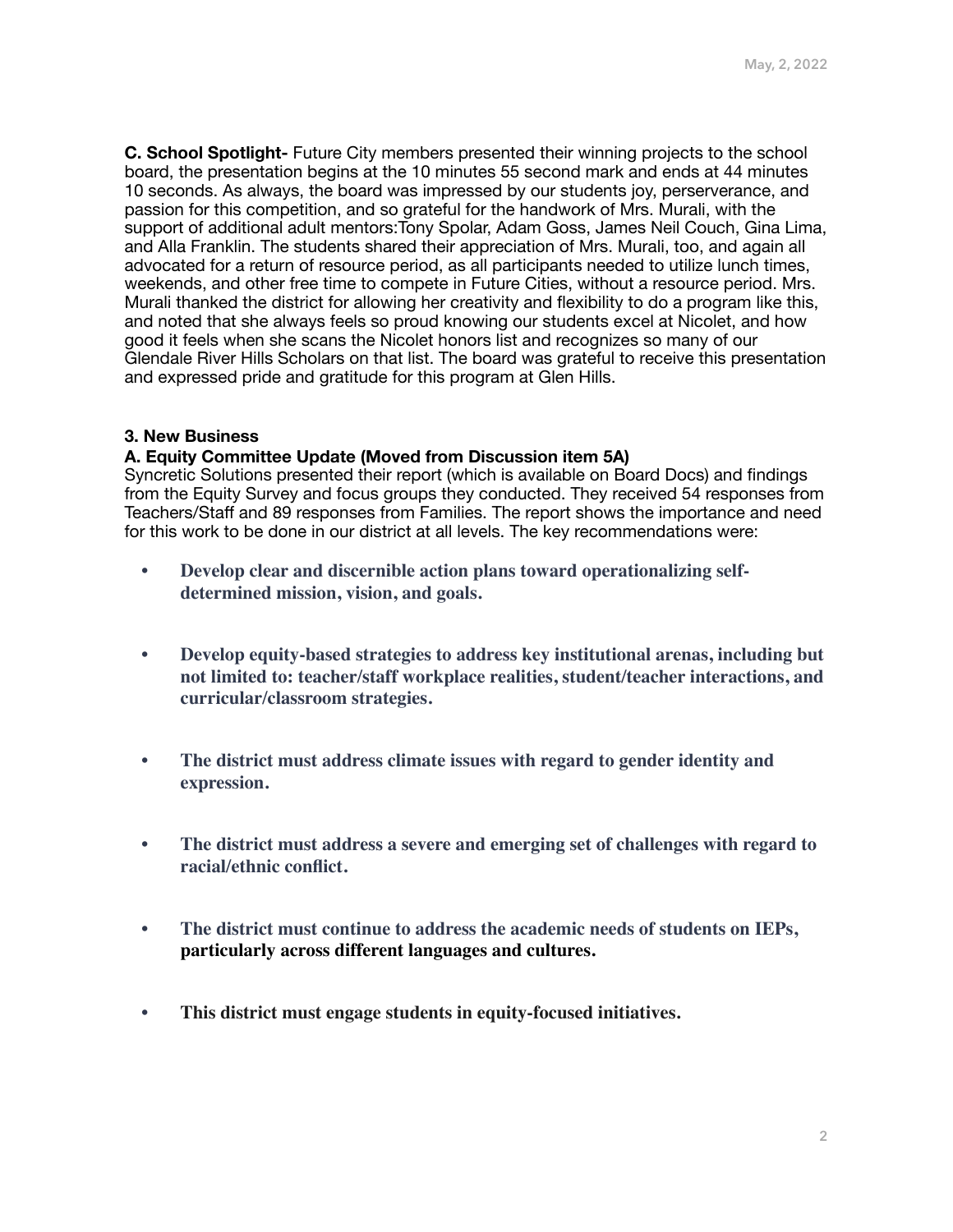The need to formalize the equity committee was discussed, and for follow up work with the consultants. Next steps will be discussed and decided on by the board, and more information will be forthcoming soon.

**B. Block Scheduling-** Block Scheduling for next school year was passed by a vote of 3-2. Board Members Tomika Vukovic, Molly Krychowiak, Ben Wynn voted in favor. Board Members Danielle Bailey and Andrew Franklin voted against.

The agenda item was going to be discussed without a presentation to the board, and Board Member Bailey motioned to table the discussion. She stated that she did not feel comfortable voting on the proposal without a presentation to the board, community, staff, and students, such that everyone could understand the details of what the board was being asked to vote on. The motion was seconded, discussion occurred, and during discussion the Administration stated that Mrs. Young would be able to appear virtually to present the proposal to the district, the board voted against tabling the agenda item, 4-1. Mrs. Young began her presentation and robust discussion from the board and community ensued.

There was some discussion of the process of block scheduling. The first presentation on block scheduling was given in February 2022, at that time, the board asked to have further review of the proposal via the Curriculum committee, and ultimately to have it brought back before the full board for a vote. In its process of assessing block scheduling for the middle school, Glen Hills Administrators sent out surveys asking about scheduling priorities to family and students. They did not specifically ask families or students for input on block scheduling. Families were not notified directly of the proposed change to block scheduling. Administrators invited all staff to attend meetings to provide input on the plan for block scheduling on several occasions. Staff was not surveyed on whether it supported a change to block scheduling and individual meetings with teachers and staff were not scheduled to discuss the proposed changes to the schedule prior to this board meeting.

The Curriculum Committee received an updated presentation regarding the plan for block scheduling on 4/13. The Curriculum Committee meeting can be viewed by going to the meeting video on board docs, and is approximately 2 hours long, the only topic discussed is block scheduling. *The url for the video of the meeting is:* <https://youtu.be/8OIm6Rh7Hq8> *and the conversation around block scheduling occurs between 1:31:10 through 2:57:40.*

Many visitors spoke out to voice concerns about block scheduling, one visitor participant asked the board to consider the impact of a vote that did not approve block scheduling because that too would have an impact on our school. Administrators spoke of their motivations for and desired outcomes with block scheduling. After much discussion, a board member called the question, which was seconded, and a vote was taken on whether the board should end discussion. Board members voted 4-1 in favor of ending discussion and voting on the proposal. A motion was then made to approve block scheduling for the 2022-2023 school year. The vote passed 3-2. An adjournment was called and the meeting proceeded several minutes later.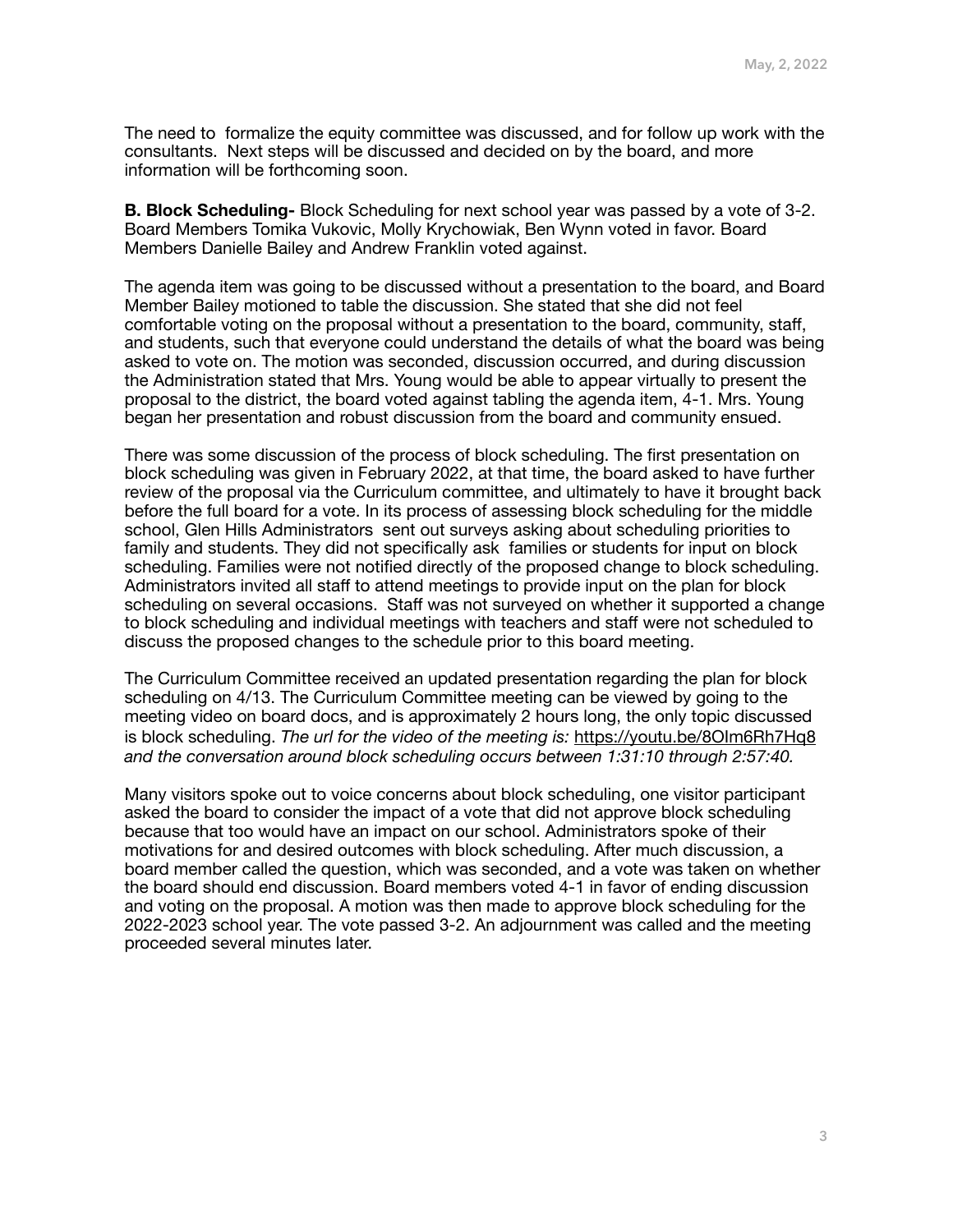**C. Staffing -** The Administration presented a plan for staffing hires that included the hire of Amanda Jones as the new Director of Special Education and Student Services. As well as, a new psychologist, a School Counselor at Glen Hills, a math interventionist at Parkway, a reading interventionist at Parkway, and a Special Education teacher at Parkway. The Administration highlighted Ms. Jones bio, outlined reasons for the above positions being needed, and proposed using Esser funds for the School Psychologist. The Board asked to be notified via the budgeting process about the ultimate recommendation from the administration is to use Esser funds, before they are allocated to the position. The Administration agreed. The Board unanimously approved the staffing recommendations.

### **D. 2022-2023 Calendar and time for Staff Learning and Professional Learning**

3 proposals were presented to the board around early release and time for professional development for staff. After discussion from the board, administrators, and community, the board motioned to approve one full day per month for Staff Collaboration and Professional Learning for 2022-2023, Board Member Wynn motioned to amend the proposal to include two hours of unscheduled prep time for teachers. The motion to amend was approved unanimously. The motion to approve one full day/month with two hours unscheduled prep time for teachers was passed unanimously.

**4. Consent Agenda-** The Consent agenda consisting of minutes, financials, and retirements and resignations was unanimously approved by the board.

**5.B.** Administrators are attending SAIL training (Continuous Improvement Framework) this summer.

**5.C. Minutes for Committee Meetings.** This discussion item was tabled and will be added as an agenda item for the May School Board meeting.

**5.D. Nicolet Partner Schools Update-** Superintendents met and will meet again in May to review Employee Handbooks, looking for common ground around benefits, incentives for staff, etc. They will meet in June to talk about compensation in their respective districts. Board Member Bailey asked to have other districts share their pay scales with us, so we can see where we are situated. Superintendents are going to discuss how it went meeting as Professional Learning Communities this year and set goals for next year.